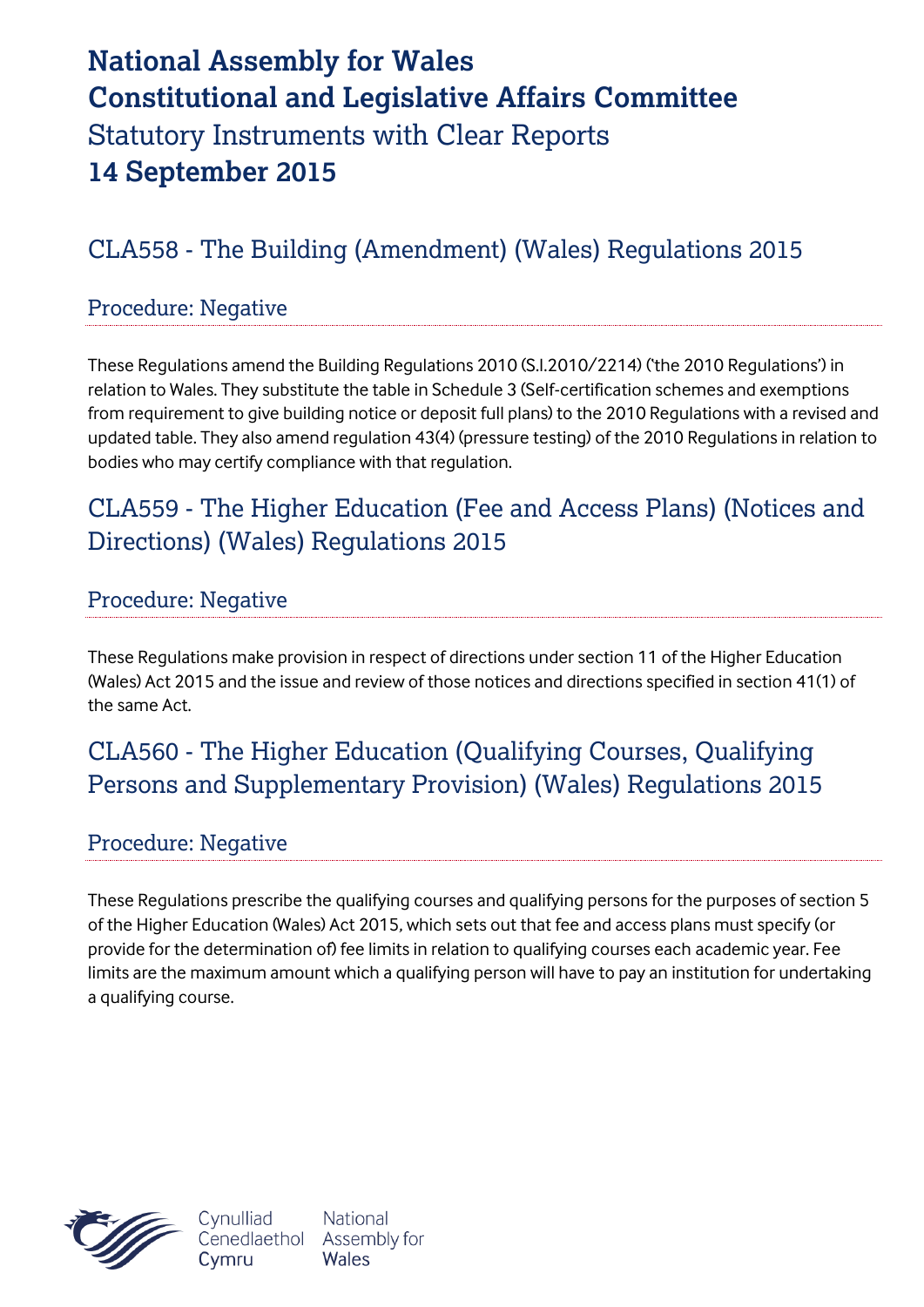# CLA561 - The Care and Support (Ordinary Residence) (Specified Accommodation) (Wales) Regulations 2015

#### Procedure: Negative

These Regulations establish an adult's ordinary residence where that adult is living in accommodation of a specified type. The Regulations provide that care home accommodation is accommodation of a specified type for the purpose of section 194(1) of the Social Services and Well-being Act 2014.

The effect of the Regulations is that where an adult is accommodated in care home accommodation, and the adult has care and support needs which can only be met by living in this kind of accommodation, that adult is treated as ordinarily resident in the local authority area where the adult was ordinarily resident before moving into the care home.

Members may wish to note that CLA568 makes provision for resolving dispute between local authorities about the ordinary residence of an adult.

# CLA562 - The Education (Student Support) (Wales) (Amendment) Regulations 2015

#### Procedure: Negative

These Regulations amend the Education (Student Support) (Wales) Regulations 2015 which provide for financial support for students who are ordinarily resident in Wales and taking designated higher education courses in respect of academic years beginning on or after 1 September 2015.

# CLA563 - The Honey (Wales) Regulations 2015

**National** 

Wales

#### Procedure: Negative

These Regulations implement Council Directive 2001/110 EC relating to honey (the Honey Directive). The Regulations regulate the use of names such as 'honey', 'blossom honey', 'nectar honey', 'filtered honey' and 'baker's honey'. The Regulations also specify compositional requirements for certain types of honey. For example, the sum of the fructose and glucose content in blossom honey must not be less than 60g per 100g. The Regulations also impose additional labelling requirements, for example, the country of origin must be stated on labels.

The Regulations impose a duty on food authorities to enforce the Regulations and give enforcement powers to those food authorities.

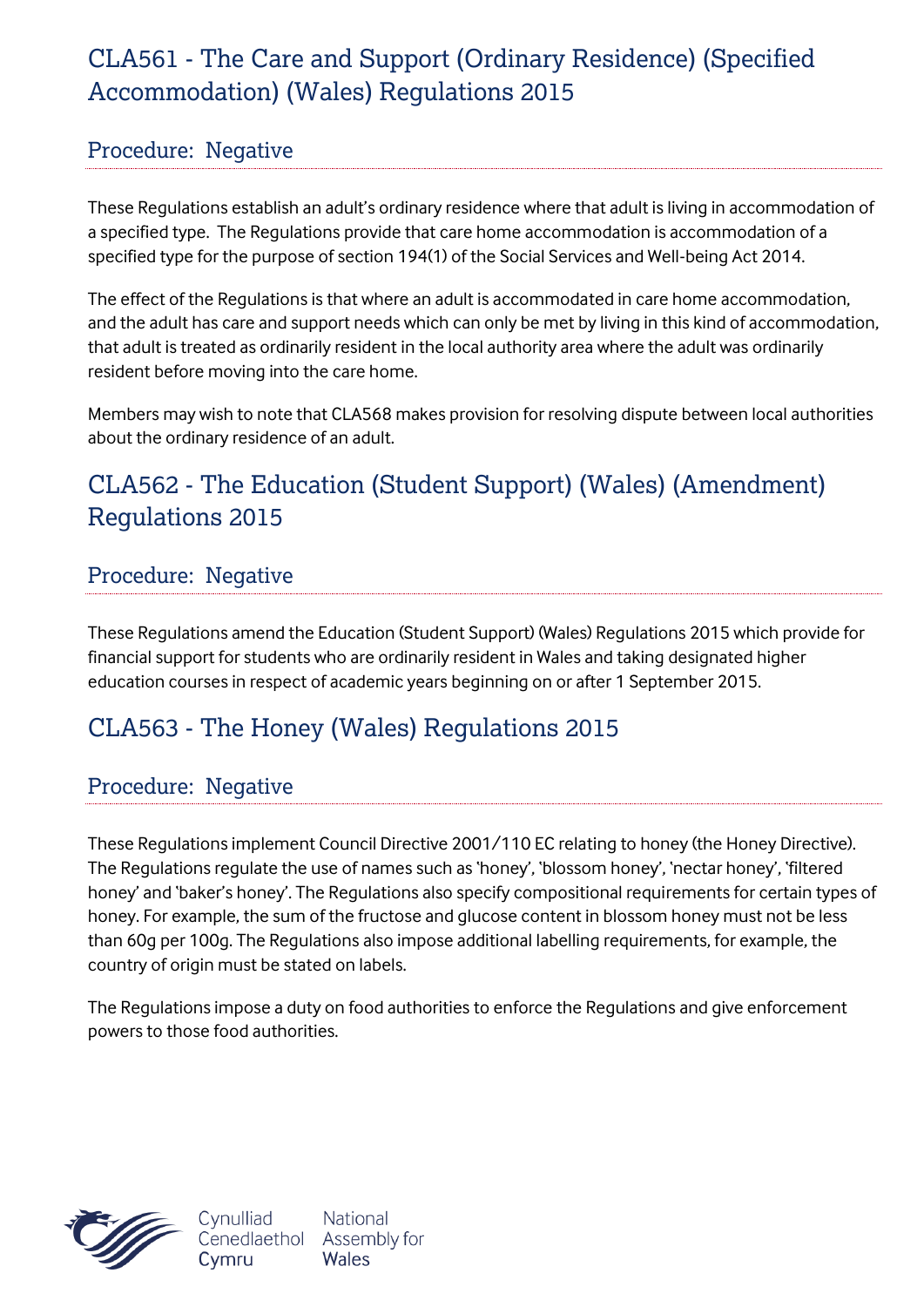### CLA564 - The Smoke Control Areas (Exempted Fireplaces) (Wales) Order 2015

#### Procedure: Negative

This Order revokes and replaces with amendments the Smoke Control Areas (Exempted Fireplaces) (Wales) Order 2014 (S.I 2014/694) and allows the use of a number of boilers and stoves capable of smokeless operation within smoke control areas. The use of boilers / stoves is subject to strict conditions.

### CLA565 - The Country of Origin of Certain Meats (Wales) Regulations 2015

Procedure: Negative

These Regulations enable the enforcement of, and provide penalties for, non-compliance with the requirements of EU law relating to the indication of the country of origin or place of provenance of certain meats.

These Regulations give food authorities (i.e. county councils and county borough councils) and port health authorities' relevant powers of enforcement in relation to Wales.

### CLA566 - The Government of Maintained Schools (Change of Category) (Wales) Regulations 2015

#### Procedure: Negative

These Regulations make provision in respect of dealing with the making of a new instrument of government for a school that will be changing its category in accordance with a proposal made under the Schools Standards and Organisation (Wales) Act 2013.

### CLA567 - The Smoke Control Areas (Authorised Fuels) (Wales) Regulations 2015

#### Procedure: Negative

These Regulations revoke and replace with amendments the Smoke Control Areas (Authorised Fuels) (Wales) Regulations 2014 (S.I. 2014/684 (W. 74)) ("the 2014 Regulations").

These Regulations specify all fuels which are currently authorised for use in smoke control areas in Wales for the purposes of section 20 of the Clean Air Act 1993. All the fuels that were listed in the Schedule to



Cynulliad **National** Cenedlaethol Assembly for Wales Cymru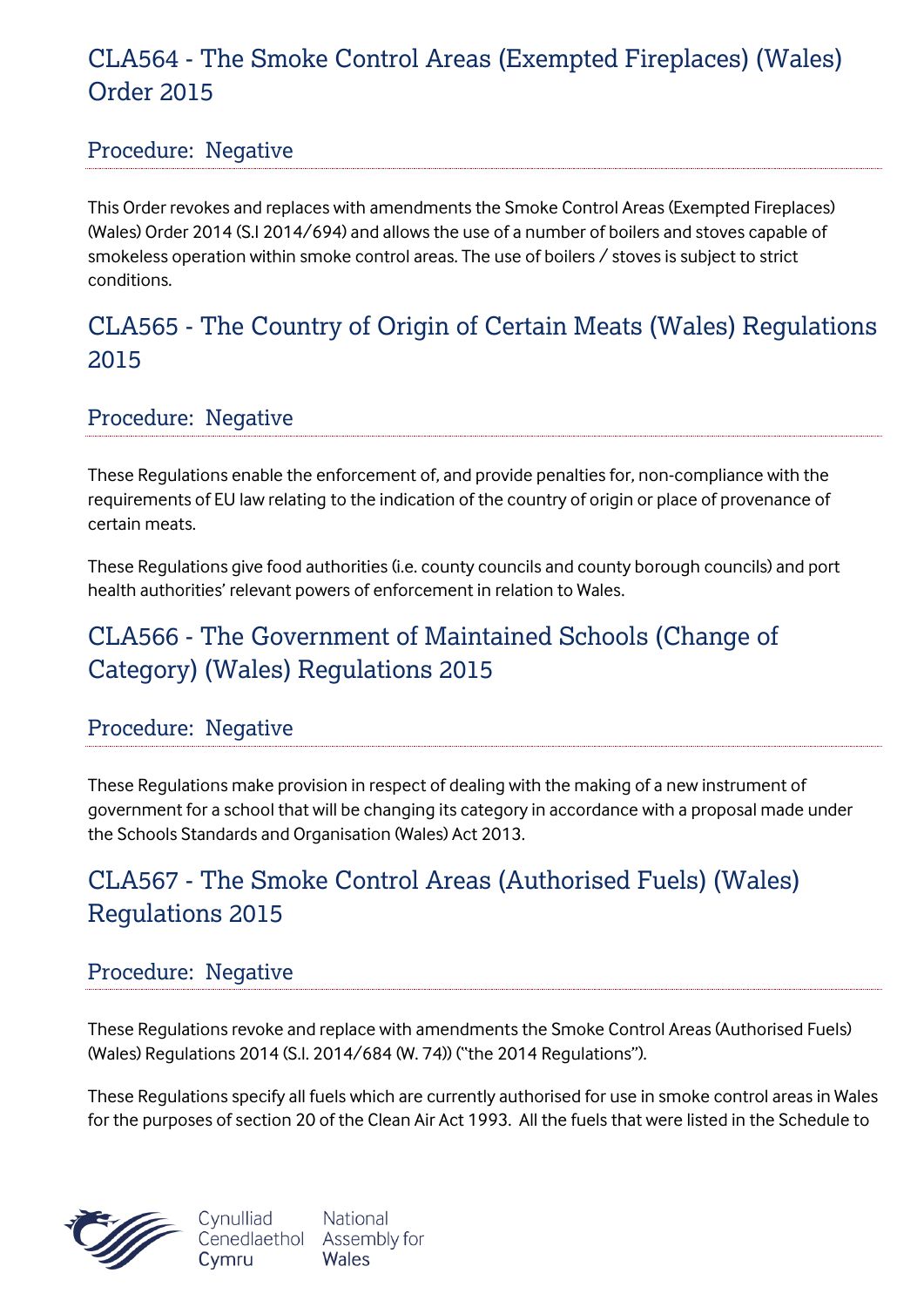the 2014 Regulations immediately prior to the coming into force of these Regulations continue to be authorised fuels. Nine additional fuels are authorised for the first time.

# CLA568 - The Care and Support (Disputes about Ordinary Residence etc) (Wales) Regulations 2015

#### Procedure: Negative

These Regulations make provision about the resolution of disputes between local authorities about where a person is ordinarily resident in Wales for the purposes of the Social Services and Well-being Act 2014, including disputes between sending and receiving authorities in relation to portability of care and support and those which may arise in relation to the temporary duty of a local authority in the event of the failure of a residential care provider.

By virtue of section 117(4) of the Mental Health Act 1983, these Regulations apply to disputes between local authorities relating to mental health after care services.

# CLA569 -The Town and Country Planning (Local Development Plan) (Wales) (Amendment) Regulations 2015

#### Procedure: Negative

These Regulations amend The Town and Country Planning (Local Development Plan) (Wales) Regulations 2005 (SI 2005/2839) to simplify certain aspects of the local development plan process. In particular, these Regulations:

- remove the statutory requirement to advertise consultation stages in the local press;
- allow local planning authorities to make revisions to the local development plan where the issues involved are not of sufficient significance to warrant the full procedure, without going through the full revision process;
- eliminate the need to consult on alternative sites following the deposit consultation; and
- make minor and consequential amendments.

### CLA570 -The Planning (Hazardous Substances) (Wales) Regulations 2015

#### Procedure: Negative

These Regulations consolidate, with amendments, the Planning (Hazardous Substances) Regulations 1992 and subsequent amending instruments insofar as they apply to Wales. They also include provision relating to the period for determination of procedure under sections 20 and 21 of the Planning

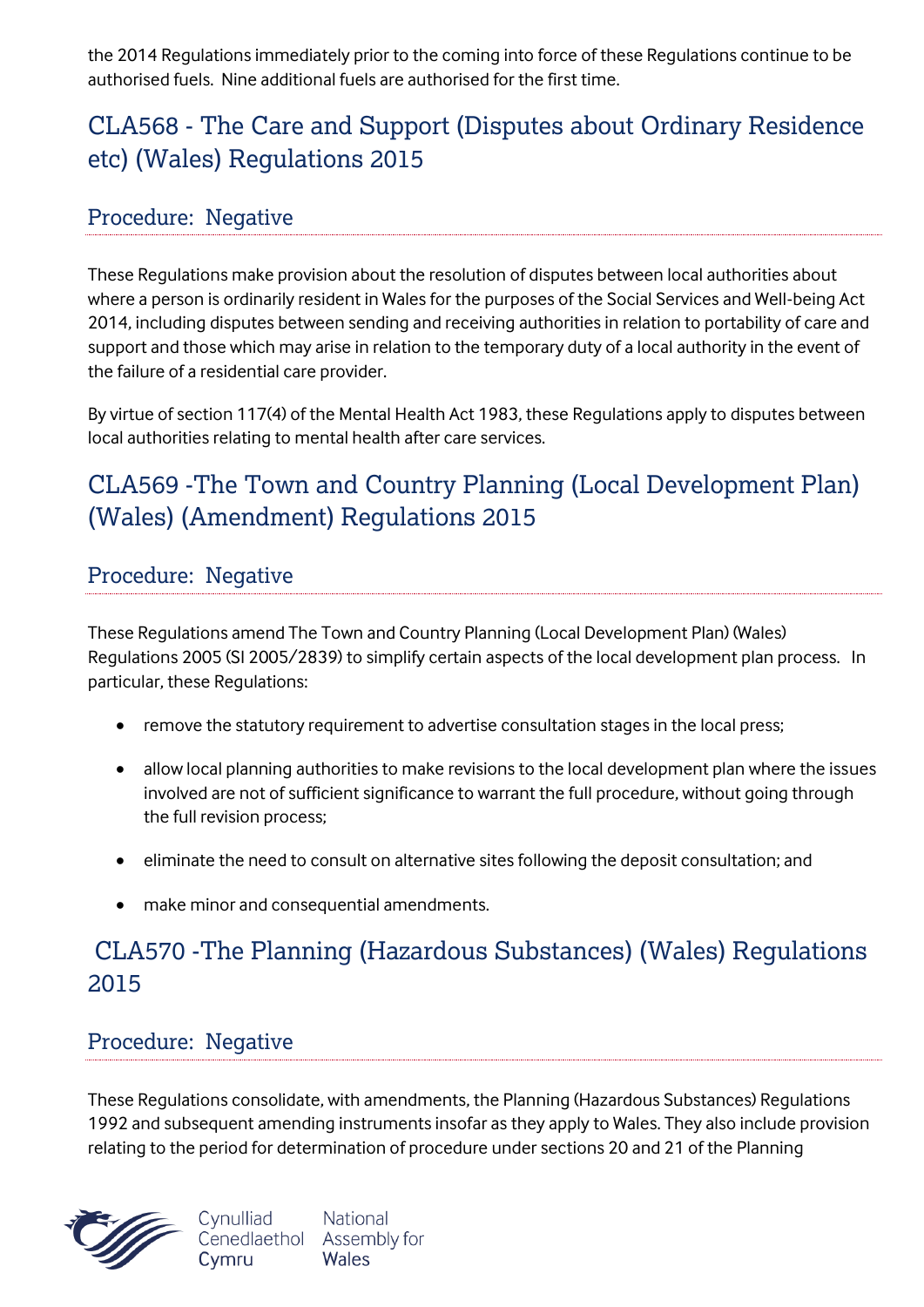(Hazardous Substances) Act 1990. They also implement the land-use aspects of Directive 2012/18EU of the European Parliament and the Council on the control of major accident hazards involving dangerous substances.

CLA571 -The National Curriculum (Desirable Outcomes, Educational Programmes and Baseline and End of Phase Assessment Arrangements for the Foundation Phase) (Wales) Order 2015

#### Procedure: Negative

This Order amends the Education (National Curriculum) (Foundation Phase) (Wales) Order 2014. It gives legal effect to a document titled "Curriculum for Wales: Foundation Phase Framework", which sets out the revised desirable outcomes and educational programmes for the Areas of Learning.

The Order also introduces assessment arrangements that must be carried out by practitioners in relation to each pupil in the reception class of the Foundation Phase. Article 7 set out that this assessment should be carried out within 6 weeks of a child first attending as a pupil in a Reception class in a maintained school or as soon as reasonably practicable after that if, for exceptional reasons, it was not possible for it be carried out in that period.

Article 8 of this Order sets out the assessment arrangements that must be carried out by a practitioner in relation to each pupil in the final year of the Foundation Phase. Article 9 places a duty on the practitioner to complete a record of attainment of the assessment.

### CLA572 - The Education (Inspection of Nursery Education) (Wales) Regulations 2015

#### Procedure: Negative

These Regulations largely replicate the Education (Inspection of Nursery Education) (Wales) Regulations 1999 ("the 1999 Regulations"). However, these Regulations do increase the time period prescribed for when the completion of an inspection report to 45 working days from the date on which the inspection began. The 1999 Regulations are revoked (regulation 1(3)).

These Regulations prescribe the period within which a report of an inspection of nursery education under Schedule 26 to the School Standards and Framework Act 1998 must be made; the authorities and persons to whom a copy of the report must be sent; and the intervals at which nursery education is to be inspected under that Schedule (regulations 3 and 4).



Cynulliad Cenedlaethol Assembly for Cymru

**National** 

Wales